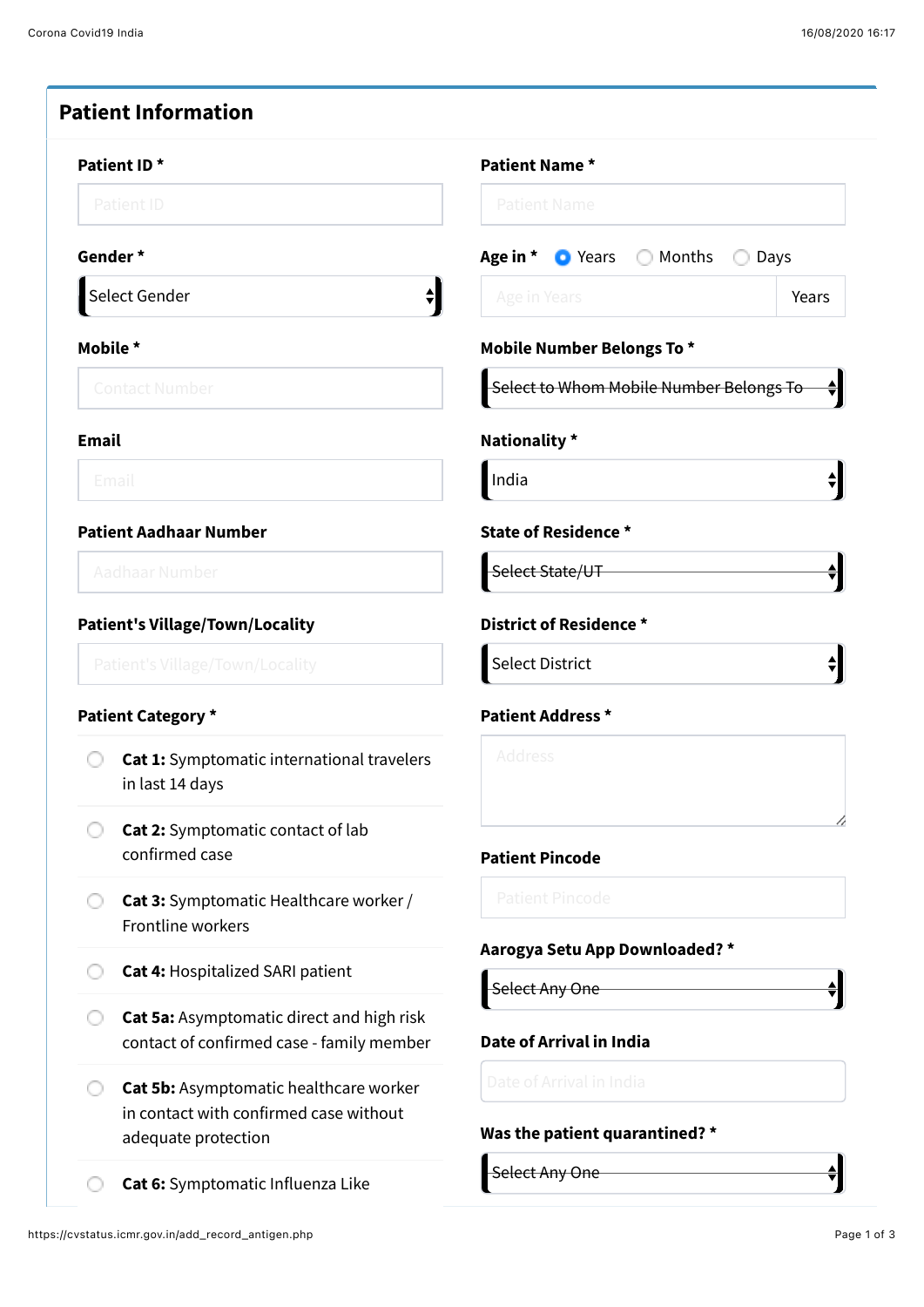|  | Illness(ILI) patient in Hospital                                                               | <b>Patient Category (Please specify if Other is</b><br>selected) |  |
|--|------------------------------------------------------------------------------------------------|------------------------------------------------------------------|--|
|  | Cat 7: Pregnant woman in/near labour                                                           | Enter Patient Category if the patient doesn't be                 |  |
|  | <b>Cat 8:</b> Symptomatic (ILI) amongh<br>returnees and migrants (within 7 days of<br>illness) |                                                                  |  |
|  | Cat 9: Symptomatic Influenza Like<br>Illness(ILI) patient in Hotspot /<br>Containment zones    |                                                                  |  |
|  | <b>Others</b>                                                                                  |                                                                  |  |
|  |                                                                                                |                                                                  |  |
|  | <b>Clinical Data</b>                                                                           |                                                                  |  |

|                                     | Date and Time of Sample Collection *               |                                                 | Date and Time of Sample Received *<br>Date and Time of Sample Received<br>Sample ID*<br>Sample ID of Specimen<br>Date of onset of Symptoms<br>Date of onset of Symptoms |                    |            |                     |
|-------------------------------------|----------------------------------------------------|-------------------------------------------------|-------------------------------------------------------------------------------------------------------------------------------------------------------------------------|--------------------|------------|---------------------|
|                                     | Date and Time of Sample Collection                 |                                                 |                                                                                                                                                                         |                    |            |                     |
| Type of Sample *                    |                                                    |                                                 |                                                                                                                                                                         |                    |            |                     |
| Select Sample Type                  |                                                    | $\stackrel{\blacktriangle}{\blacktriangledown}$ |                                                                                                                                                                         |                    |            |                     |
| <b>Symptoms Status</b>              |                                                    |                                                 |                                                                                                                                                                         |                    |            |                     |
| <b>Select Status</b>                |                                                    | $\stackrel{\blacktriangle}{\blacktriangledown}$ |                                                                                                                                                                         |                    |            |                     |
| <b>Underlying Medical Condition</b> |                                                    |                                                 | <b>Symptoms</b>                                                                                                                                                         |                    |            |                     |
| Chronic<br>Lung Disease             | <b>Chronic Renal</b><br><b>Disease</b>             |                                                 | Diabete □ Fever                                                                                                                                                         | Cough              | Diarrhoea  | Abdomir             |
| Chronic<br>Liver Disease            | <b>Heart Disease</b>                               | Malignanc                                       |                                                                                                                                                                         |                    | Vomiting   | Pain<br>$\Box$ Sore |
|                                     |                                                    |                                                 | <b>Breathlessnesss</b>                                                                                                                                                  | Nausea             |            | Throat              |
| Hypertension                        | Immunocompromised<br>Condition                     |                                                 | Body Ach                                                                                                                                                                | Nasal<br>Discharge | Haemoptsis | Chest<br>Pain       |
| Other                               |                                                    |                                                 | Sputum                                                                                                                                                                  |                    |            |                     |
|                                     | <b>Other Underlying Medical Conditions (If not</b> |                                                 | Is Patient Hospitalized? *                                                                                                                                              |                    |            |                     |
| mentioned above)                    |                                                    |                                                 | Select Any One                                                                                                                                                          |                    |            |                     |